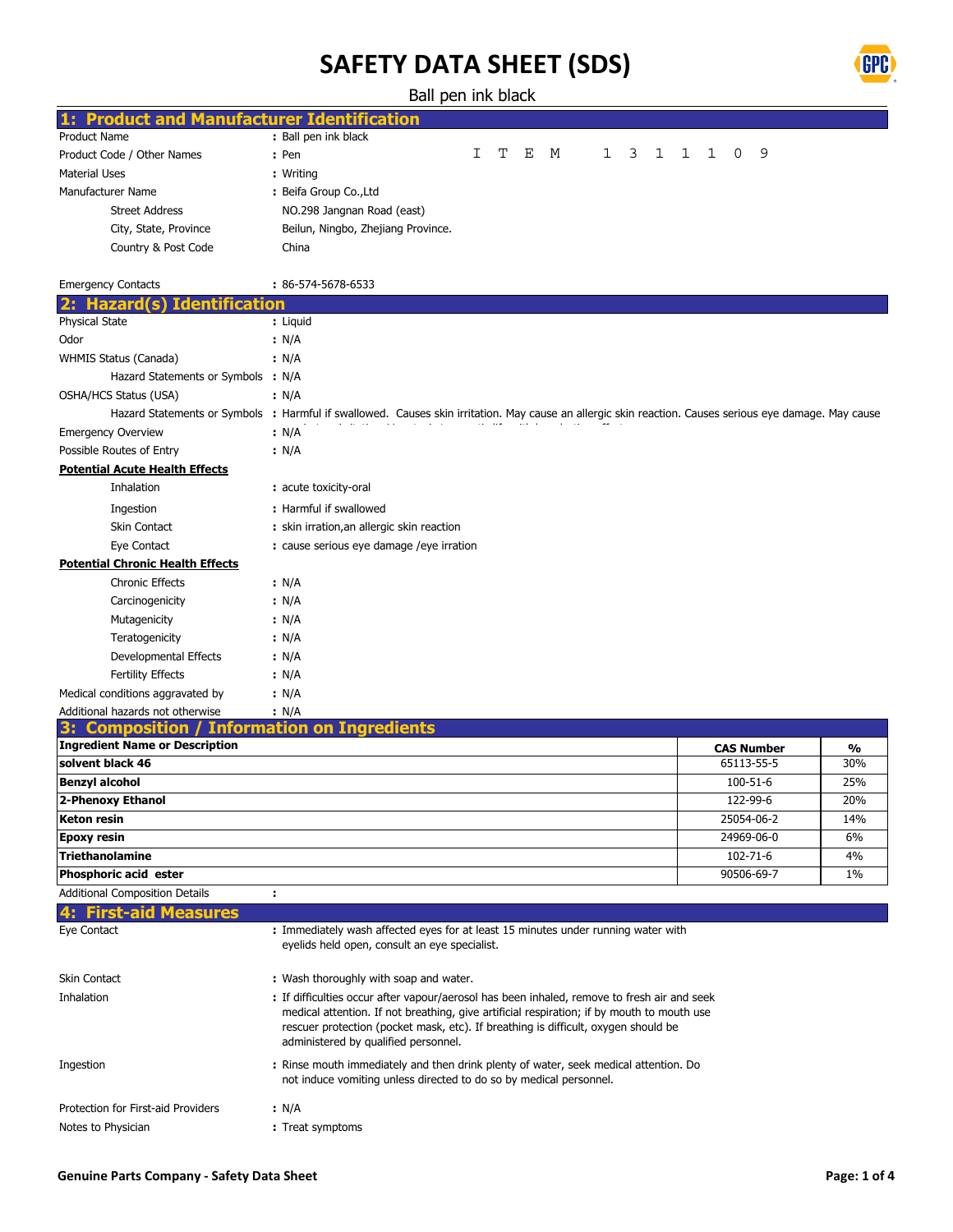

Ball pen ink black

| <b>Fire-fighting Measures</b>                                                      |                                                                                          |  |  |  |  |
|------------------------------------------------------------------------------------|------------------------------------------------------------------------------------------|--|--|--|--|
| Flammability of the Product                                                        | : This product is non-flammable.                                                         |  |  |  |  |
| <b>Extinguishing Media/Methods</b>                                                 |                                                                                          |  |  |  |  |
| Suitable                                                                           | : Water, dry extinguishing media, carbon dioxide, alcohol resistant foams                |  |  |  |  |
| Not Suitable                                                                       | : Direct water stream.                                                                   |  |  |  |  |
| Special Exposure Hazards                                                           | : N/A                                                                                    |  |  |  |  |
| Products of Combustion                                                             | : None Special hazards caused by the substance.                                          |  |  |  |  |
| Special Protective Equipment Needed for                                            | : In the event of fire, wear self-contained breathing apparatus.                         |  |  |  |  |
| Special Remarks on Fire Hazards                                                    | : N/A                                                                                    |  |  |  |  |
| Special Remarks on Explosion Hazards                                               | : N/A                                                                                    |  |  |  |  |
| <b>Accidental Release</b>                                                          | easures                                                                                  |  |  |  |  |
| <b>Personal Precautions</b>                                                        | : Ensure good ventilation/exhaustion at the workplace.                                   |  |  |  |  |
| Protective Equipment                                                               | : wear protective clothing                                                               |  |  |  |  |
| <b>Environmental Precautions</b>                                                   | : Contain contaminated water/firefighting water. Do not discharge into drains/surface    |  |  |  |  |
| <b>Cleaning / Containing</b>                                                       |                                                                                          |  |  |  |  |
| Small Spill                                                                        | : Pick up with suitable absorbent material (e.g. sand, silica gel, acid                  |  |  |  |  |
|                                                                                    | binder, universal binder, sawdust). Dispose of absorbed material in accordance with      |  |  |  |  |
| Large Spill                                                                        | : Pump off product                                                                       |  |  |  |  |
| <b>Storage</b><br>Handling and                                                     |                                                                                          |  |  |  |  |
| Safe Handling Precautions                                                          | : Prevent contact with air/oxygen (formation of peroxide). General Handling: Do not      |  |  |  |  |
|                                                                                    | swallow. Avoid contact with eyes, skin, and clothing. Wash thoroughly after handling.    |  |  |  |  |
| Safe Storage Precautions                                                           | : Store in cool place. Keep container tightly closed in a dry and well-ventilated place. |  |  |  |  |
|                                                                                    | Containers which are opened must be carefully resealed and kept upright to prevent       |  |  |  |  |
| <b>Exposure Controls/Personal Protection</b><br><b>Ingredient Name/Description</b> |                                                                                          |  |  |  |  |
| Triethanolamine                                                                    | <b>Exposure Limits</b><br>5mg/m3                                                         |  |  |  |  |
|                                                                                    |                                                                                          |  |  |  |  |
| Recommended Monitoring Procedures                                                  | : No further data                                                                        |  |  |  |  |
| <b>Engineering Measures</b>                                                        | : N/A                                                                                    |  |  |  |  |
| <b>Hygiene Measures</b>                                                            | : N/A                                                                                    |  |  |  |  |
| <b>Personal Protection</b>                                                         |                                                                                          |  |  |  |  |
| Respiratory                                                                        | : Wear appropriate protective mask.                                                      |  |  |  |  |
| Hands                                                                              | : wear gloves                                                                            |  |  |  |  |
| Eyes                                                                               | : Safety glasses with side shields. Chemical goggles.                                    |  |  |  |  |
| Skin                                                                               | : Wear chemical protective gloves, e.g. PVC.                                             |  |  |  |  |
| <b>Environmental Exposure</b>                                                      | : N/A                                                                                    |  |  |  |  |
| sical and Chem                                                                     | <b>Properties</b>                                                                        |  |  |  |  |
| <b>Physical State</b>                                                              | : Liquid                                                                                 |  |  |  |  |
| Flash Point ( <sup>o</sup> C and <sup>o</sup> F)                                   | : $126 °C$ (CAS#122-99-6)                                                                |  |  |  |  |
| Auto-ignition Temperature ( <sup>o</sup> C and <sup>o</sup> F)                     | : 475 °C (CAS#122-99-6)                                                                  |  |  |  |  |
| <b>Flammable Limits</b>                                                            | : N/A                                                                                    |  |  |  |  |
| Color                                                                              | : black                                                                                  |  |  |  |  |
| Odor                                                                               | : N/A                                                                                    |  |  |  |  |
| <b>Odor Threshold</b>                                                              | : N/A                                                                                    |  |  |  |  |
| рH                                                                                 | : N/A                                                                                    |  |  |  |  |
| Boiling/Condensing Point ( <sup>o</sup> C and <sup>o</sup> F)                      | : $244.3 \text{ °C}$ (CAS#122-99-6)                                                      |  |  |  |  |
| Melting/Freezing Point (°C and °F)                                                 | : $11.8 \text{ °C}$ ( CAS#122-99-6)                                                      |  |  |  |  |
| <b>Relative Density</b>                                                            | : $1.11(20 °C)$ (CAS#122-99-6)                                                           |  |  |  |  |
| Vapor Pressure                                                                     | : 0.014 hPa( 20 °C) ( $CAS#122-99-6$ )                                                   |  |  |  |  |
| Vapor Density                                                                      | : N/A                                                                                    |  |  |  |  |
| Volatility                                                                         | : N/A                                                                                    |  |  |  |  |
| <b>Evaporation Rate</b>                                                            | : Not determined                                                                         |  |  |  |  |
| Viscosity                                                                          | : 19 mPa s (dynamic)(40.5 °C) ( CAS#122-99-6)                                            |  |  |  |  |
| Pour Point ( <sup>o</sup> C and <sup>o</sup> F)                                    | : Not determined                                                                         |  |  |  |  |
| Solubility                                                                         | : 24.2 g/L( 20.7 °C pH=5.5) ( CAS#122-99-6)                                              |  |  |  |  |
| <b>Stability and Reactivity</b>                                                    |                                                                                          |  |  |  |  |
| <b>Chemical Stability</b>                                                          | : Material is stable under normal conditions.                                            |  |  |  |  |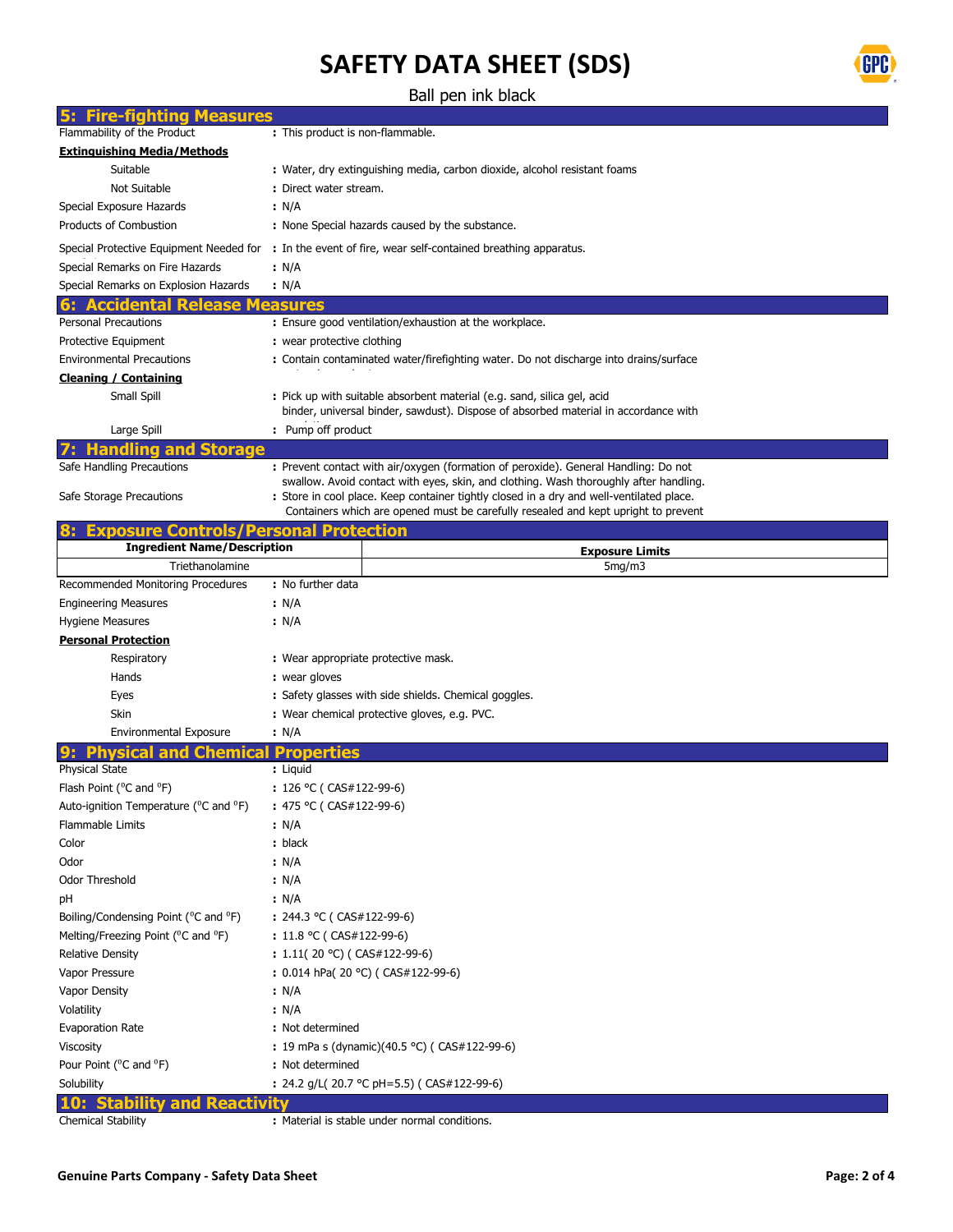



| Hazardous Polymerization                                              | : Not dangerous                                                                                                                        |                       |                                                                                          |                |                                                                  |             |                   |
|-----------------------------------------------------------------------|----------------------------------------------------------------------------------------------------------------------------------------|-----------------------|------------------------------------------------------------------------------------------|----------------|------------------------------------------------------------------|-------------|-------------------|
| Materials to Avoid                                                    |                                                                                                                                        |                       | : Strong acids. Strong bases. Strong oxidizers.                                          |                |                                                                  |             |                   |
| Hazardous Decomposition Products                                      | : N/A                                                                                                                                  |                       |                                                                                          |                |                                                                  |             |                   |
| <b>11: Toxicological Information</b>                                  |                                                                                                                                        |                       |                                                                                          |                |                                                                  |             |                   |
| <b>Acute Toxicity</b>                                                 |                                                                                                                                        |                       |                                                                                          |                |                                                                  |             |                   |
| <b>Product/Ingredient Name</b>                                        |                                                                                                                                        | <b>Result</b>         |                                                                                          | <b>Species</b> |                                                                  | <b>Dose</b> | <b>Exposure</b>   |
| 2-Phenoxy Ethanol (CAS#122-99-6)                                      |                                                                                                                                        |                       | LD50(Oral, Rat)<br>LD50(Dermal, Rabbit)<br>LC50(Inhalation, Rat)                         |                | 1850 mg/kg bw<br>Not available<br>$> 1000$ mg/m <sup>3</sup> air |             |                   |
| Benzyl alcohol (CAS#100-51-6)                                         | LD50(Oral, Rat)<br>1620 mg/kg bw<br>LD50(Dermal, Rabbit)<br>Not available<br>> 4178 mg/m <sup>3</sup> air 4h><br>LC50(Inhalation, Rat) |                       |                                                                                          |                |                                                                  |             |                   |
| Solvent black46 (CAS#65113-55-5)                                      |                                                                                                                                        |                       | LD50(Oral, Rat)<br>LD50(Dermal, Rabbit)<br>LC50(Inhalation, Rat)                         |                | $>$ 2000 mg/kg bw<br>$>$ 2000 mg/kg bw<br>Not available          |             |                   |
| <b>Chronic Toxicity</b>                                               |                                                                                                                                        |                       |                                                                                          |                |                                                                  |             |                   |
| Conclusion/Summary                                                    | : Not dangerous                                                                                                                        |                       |                                                                                          |                |                                                                  |             |                   |
| <b>Irritation/Corrosion</b>                                           |                                                                                                                                        |                       |                                                                                          |                |                                                                  |             |                   |
| Conclusion/Summary                                                    |                                                                                                                                        |                       | : Causes skin irritation. Causes serious eye damage                                      |                |                                                                  |             |                   |
| <b>Sensitizer</b>                                                     |                                                                                                                                        |                       |                                                                                          |                |                                                                  |             |                   |
| Conclusion/Summary                                                    | : May cause an allergic skin reaction.                                                                                                 |                       |                                                                                          |                |                                                                  |             |                   |
| Carcinogenicity                                                       |                                                                                                                                        |                       |                                                                                          |                |                                                                  |             |                   |
| Conclusion/Summary                                                    | : No                                                                                                                                   |                       |                                                                                          |                |                                                                  |             |                   |
| <b>Classification</b>                                                 |                                                                                                                                        |                       |                                                                                          |                |                                                                  |             |                   |
| <b>Product/Ingredient Name</b>                                        |                                                                                                                                        | <b>ACGIH</b>          | <b>IARC</b>                                                                              | <b>EPA</b>     | <b>NIOSH</b>                                                     | <b>NTP</b>  | <b>OSHA</b>       |
|                                                                       |                                                                                                                                        |                       |                                                                                          |                |                                                                  |             |                   |
| <b>Mutagenicity</b>                                                   |                                                                                                                                        |                       |                                                                                          |                |                                                                  |             |                   |
| Conclusion/Summary                                                    | : N/A                                                                                                                                  |                       |                                                                                          |                |                                                                  |             |                   |
| <b>Teratogenicity</b>                                                 |                                                                                                                                        |                       |                                                                                          |                |                                                                  |             |                   |
| Conclusion/Summary<br><b>Reproductive Toxicity</b>                    | : N/A                                                                                                                                  |                       |                                                                                          |                |                                                                  |             |                   |
| Conclusion/Summary                                                    |                                                                                                                                        |                       |                                                                                          |                |                                                                  |             |                   |
|                                                                       | : N/A                                                                                                                                  |                       |                                                                                          |                |                                                                  |             |                   |
| <b>Ecological Information*</b><br>12.<br><b>Environmental Effects</b> |                                                                                                                                        |                       |                                                                                          |                |                                                                  |             |                   |
| <b>Aquatic Ecotoxicity</b>                                            |                                                                                                                                        |                       |                                                                                          |                |                                                                  |             |                   |
| Conclusion/Summary                                                    |                                                                                                                                        | : Hazardous for water |                                                                                          |                |                                                                  |             |                   |
| <b>Biodegradability</b>                                               |                                                                                                                                        |                       |                                                                                          |                |                                                                  |             |                   |
| Conclusion/Summary                                                    |                                                                                                                                        |                       |                                                                                          |                |                                                                  |             |                   |
| Other Adverse Effects                                                 | : No further relevant information available<br>: No further relevant information available                                             |                       |                                                                                          |                |                                                                  |             |                   |
| 13: Disposal Considerations*                                          |                                                                                                                                        |                       |                                                                                          |                |                                                                  |             |                   |
| <b>Waste Disposal</b>                                                 |                                                                                                                                        |                       | : Dispose of contents/container in accordance with local/regional/national/international |                |                                                                  |             |                   |
| Additional References/Details                                         |                                                                                                                                        |                       | : No further relevant information available                                              |                |                                                                  |             |                   |
| 14: Transport Information*                                            |                                                                                                                                        |                       |                                                                                          |                |                                                                  |             |                   |
| <b>Regulatory Information</b>                                         | <b>UN#</b>                                                                                                                             |                       | <b>Proper Shipping Name</b>                                                              | <b>Classes</b> | PG                                                               | Label       | <b>Additional</b> |
| <b>TDG Classification</b>                                             |                                                                                                                                        |                       |                                                                                          |                |                                                                  |             | Information       |
| <b>DOT Classification</b>                                             | 3082                                                                                                                                   |                       | ENVIRONMENTALLY HAZARDOUS<br>SUBSTANCE, LIQUID, N.O.S(Solvent<br>black46)                | 9              | Ш                                                                |             |                   |

Special Precautions **:**

| 15: Regulatory Information*      |                                    |  |
|----------------------------------|------------------------------------|--|
| <b>United States</b>             |                                    |  |
| <b>HCS Classification</b>        | : All of the ingredient are listed |  |
| <b>Canada</b>                    |                                    |  |
| <b>WHMIS Classification</b>      | : All of the ingredient are listed |  |
| <b>International Requlations</b> |                                    |  |
| Canada Inventory                 | : N/A                              |  |

black46) 9